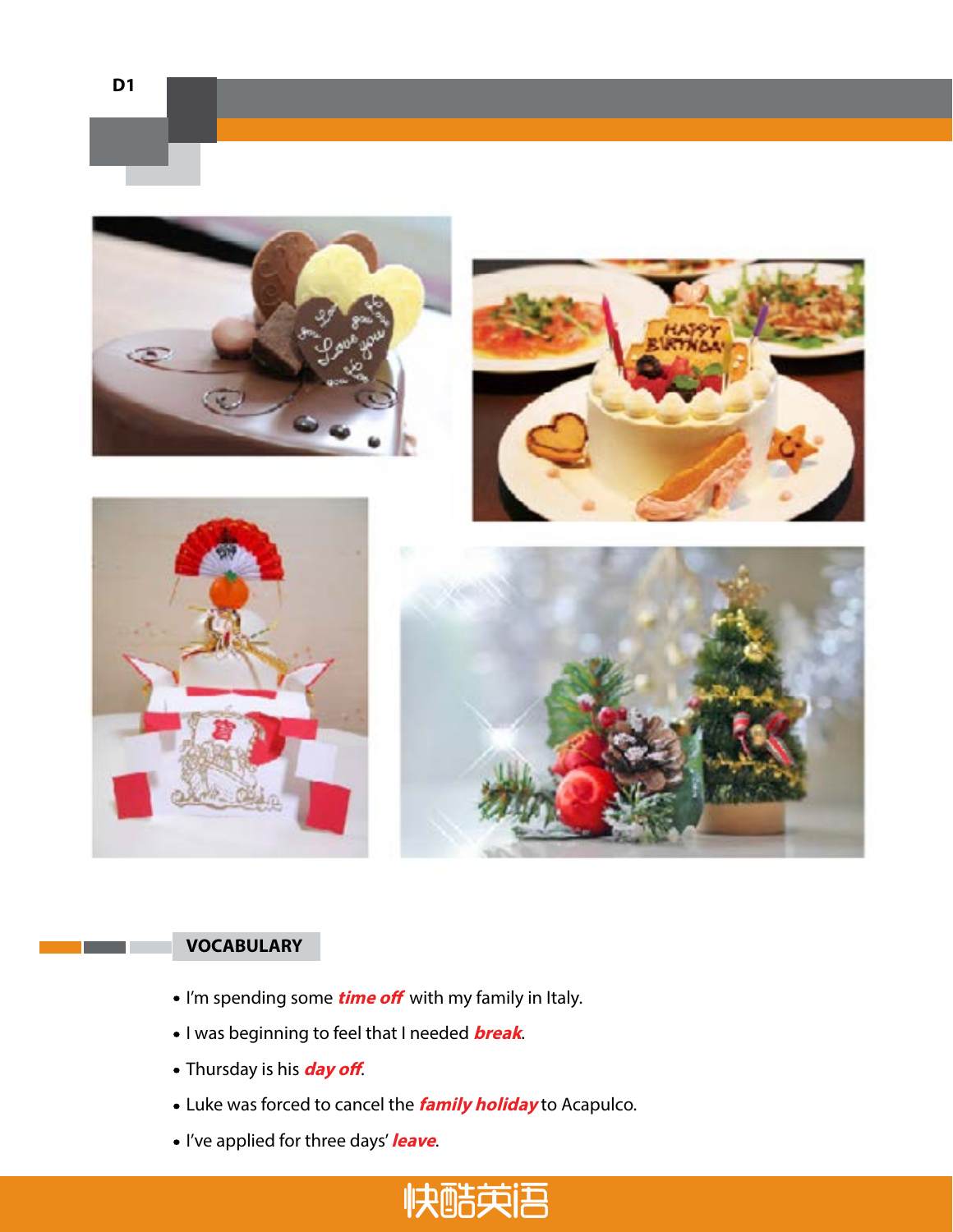



- **Freezing** weather strands 2000 passengers at Paris airport.
- A light **drizzle** had started by the time we left.
- Tokyo is extremely **humid** in mid-summer.
- It's a cold, **misty** morning.
- It should be generally **mild** for the next few days.

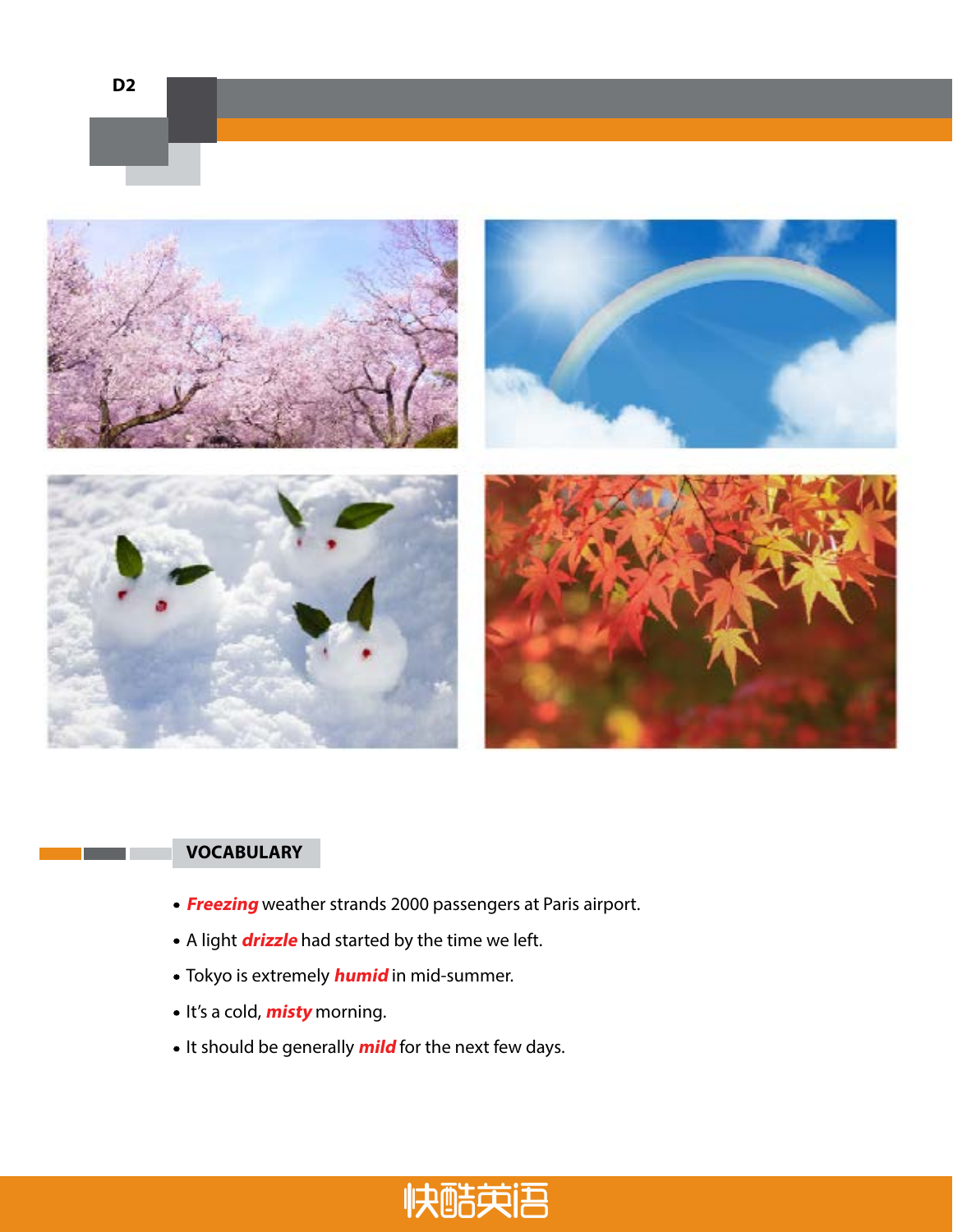

**D3**

- I really like the house especially for its **landscape**.
- He is so busy **trimming** off the rotten wood.
- I think the roses need **pruning**.
- It's time to **mow** the lawn again.
- I have a constant battle against **weeds**.

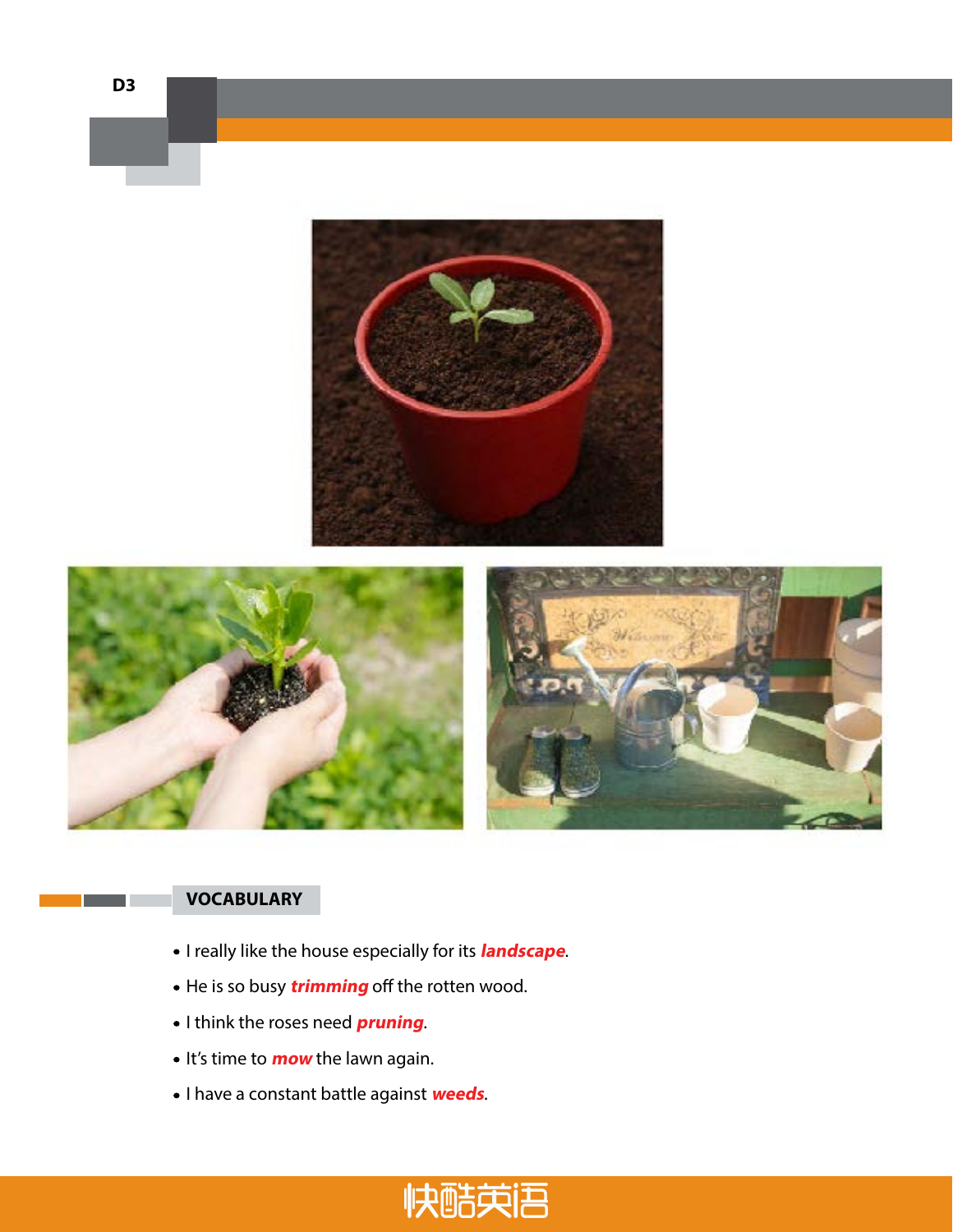



- This carton is made of **biodegradable** plastic.
- There is a major problem with **deforestation** in the Amazon and many tribes are losing their homes.
- **Organic farming** is better for the environment.
- Retails can influence consumers by promoting **eco-friendly** products and ideas in their shops.
- **Recycling** is important to help protect our environment.

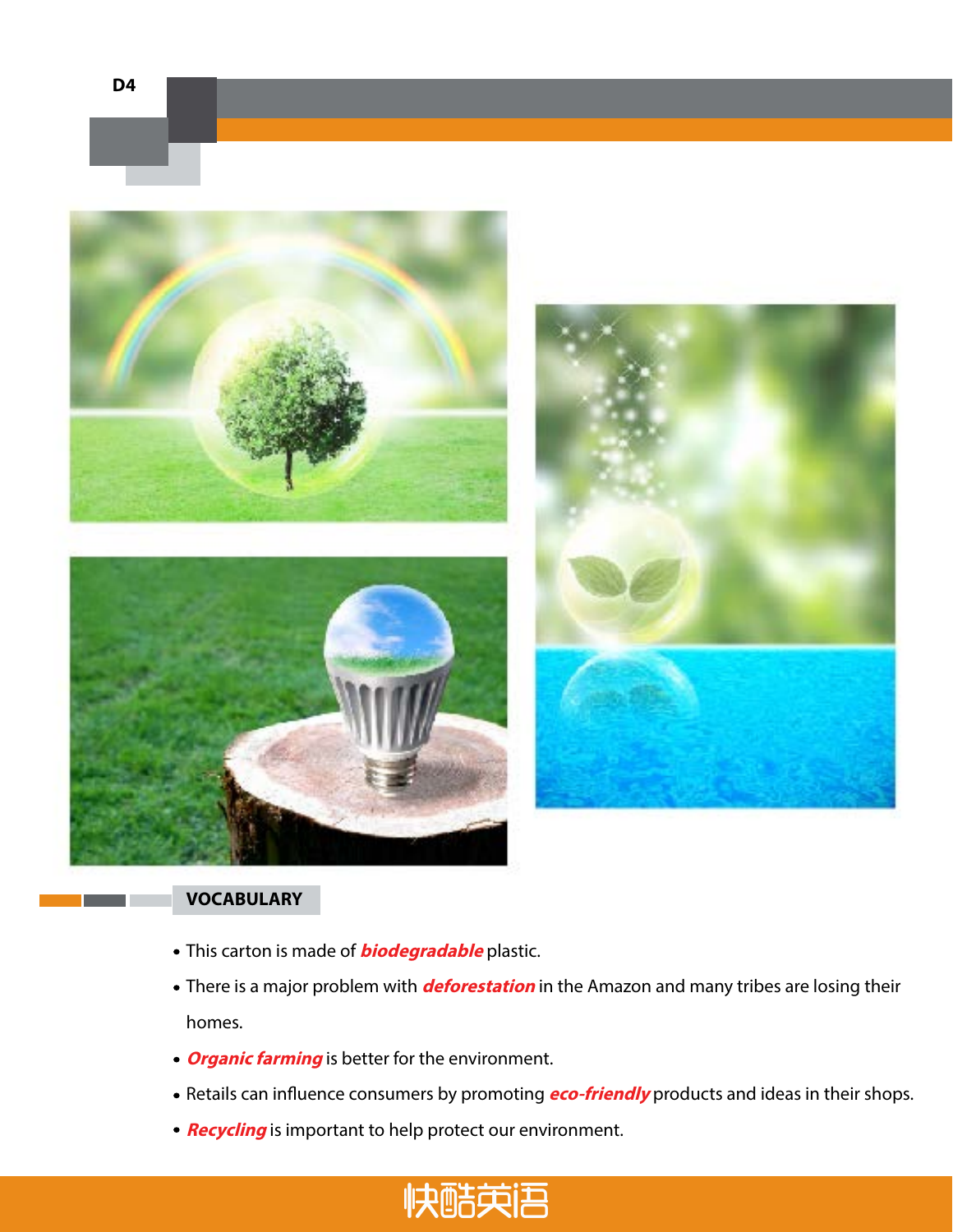





- **Global warming** is an environmental issue that needs to be addressed.
- **Smog** is a major problem in some of the cities.
- Chemical **pesticides** do pollute the environment.
- The infection was probably caused by swimming in **contaminated** water.
- The government is thinking about how to reduce **noise pollution**.

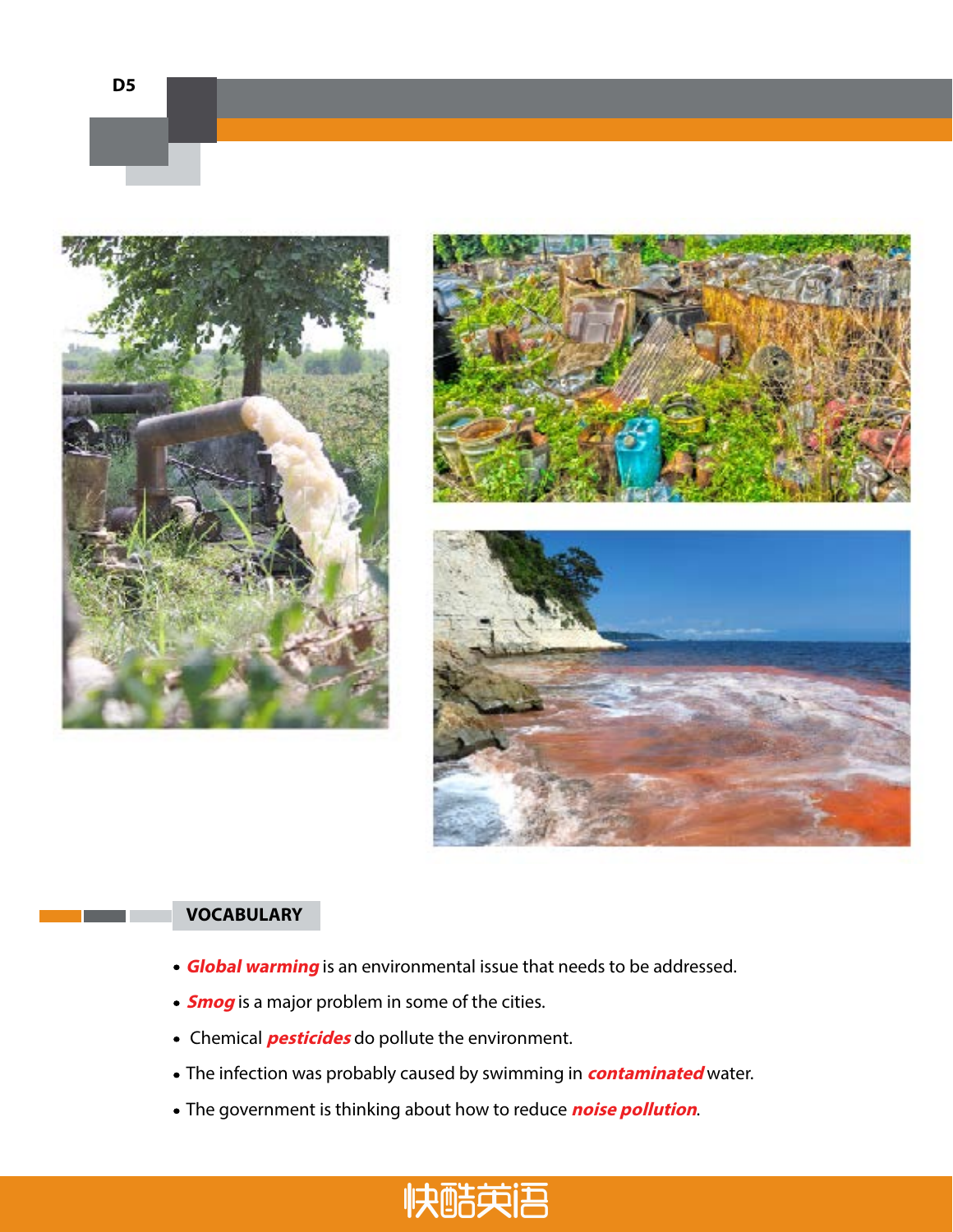



- They have two **adopted** children and one of their own.
- Nazareth house was an **orphanage** run by nuns in Glasgow, Scotland.
- As a baby he'd been **abandoned** by his mother.
- Man gets a seven-year prison sentence for **child abuse**.

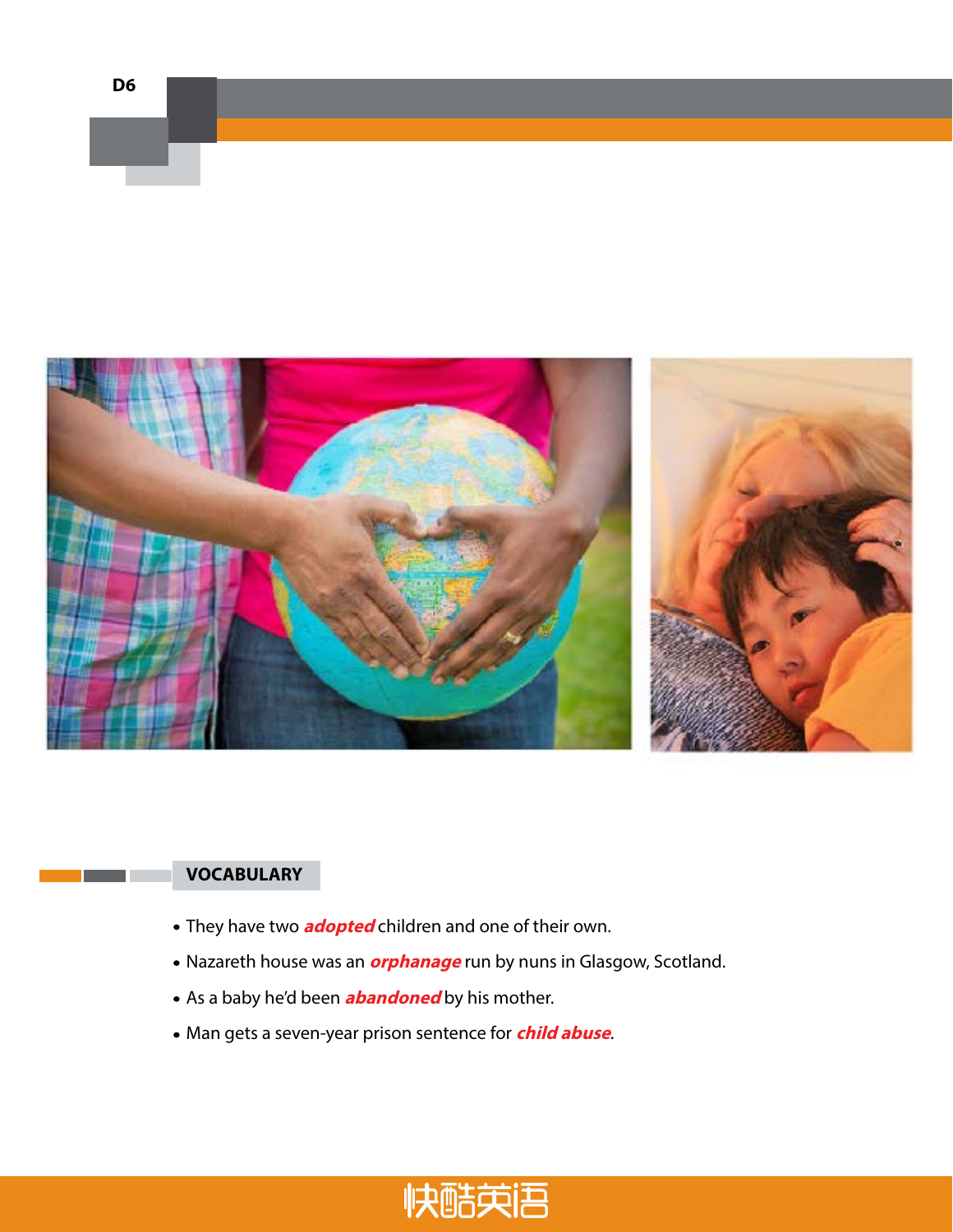





- As soon as the actor got off the stage, he was followed by several members of **paparazzi**.
- I saw a very famous **newscaster** in the shopping mall.
- The news of his death was splashed across the **headlines** in all the newspapers.
- The issue has been much discussed in the **media**.

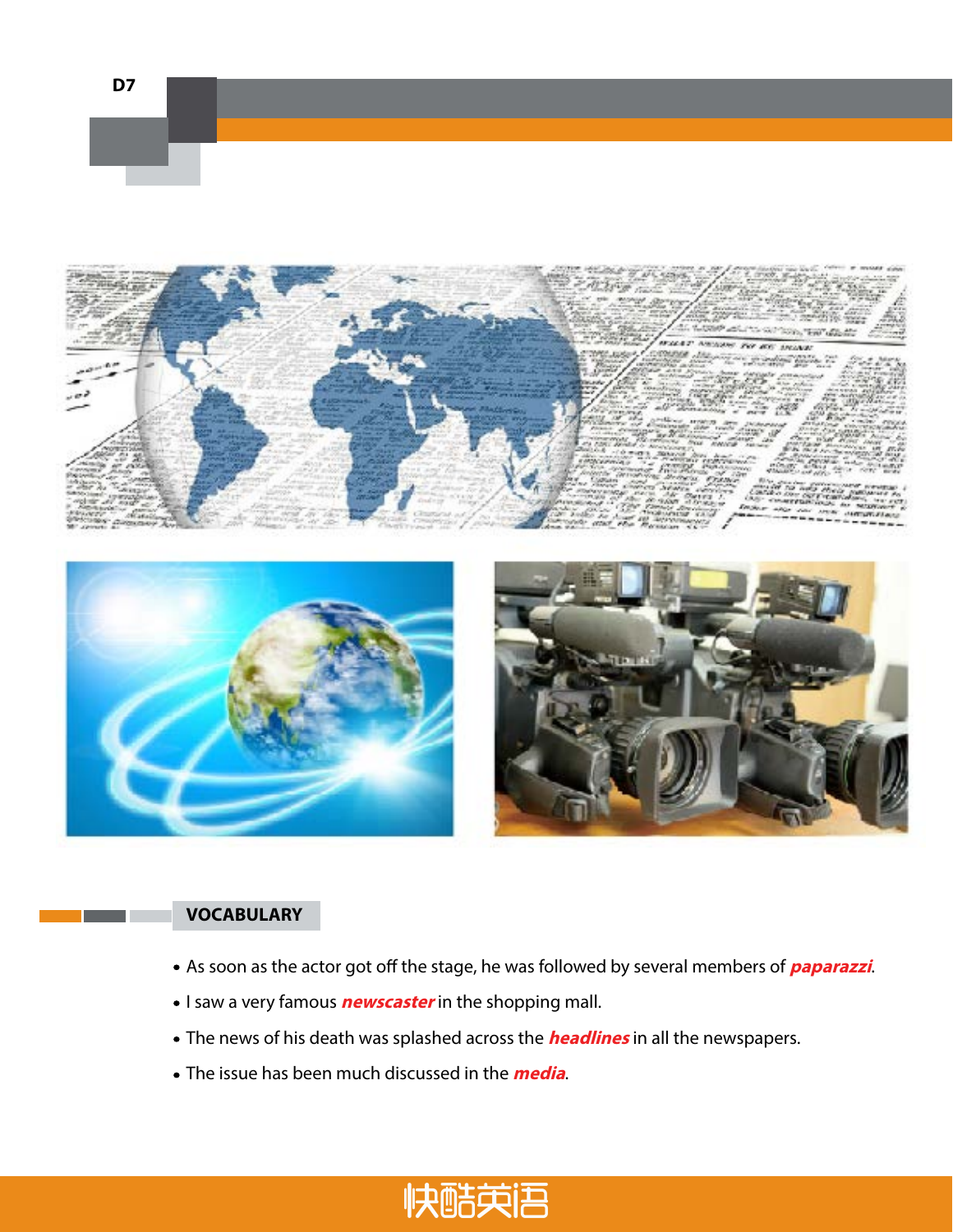





- The wife of a rich businessman has been **kidnapped** from her home.
- He was caught **shoplifting** by a store detective.
- They spent ten years in **jail** for **fraud**.
- He was **arrested** when customs officers found drugs in his bag.

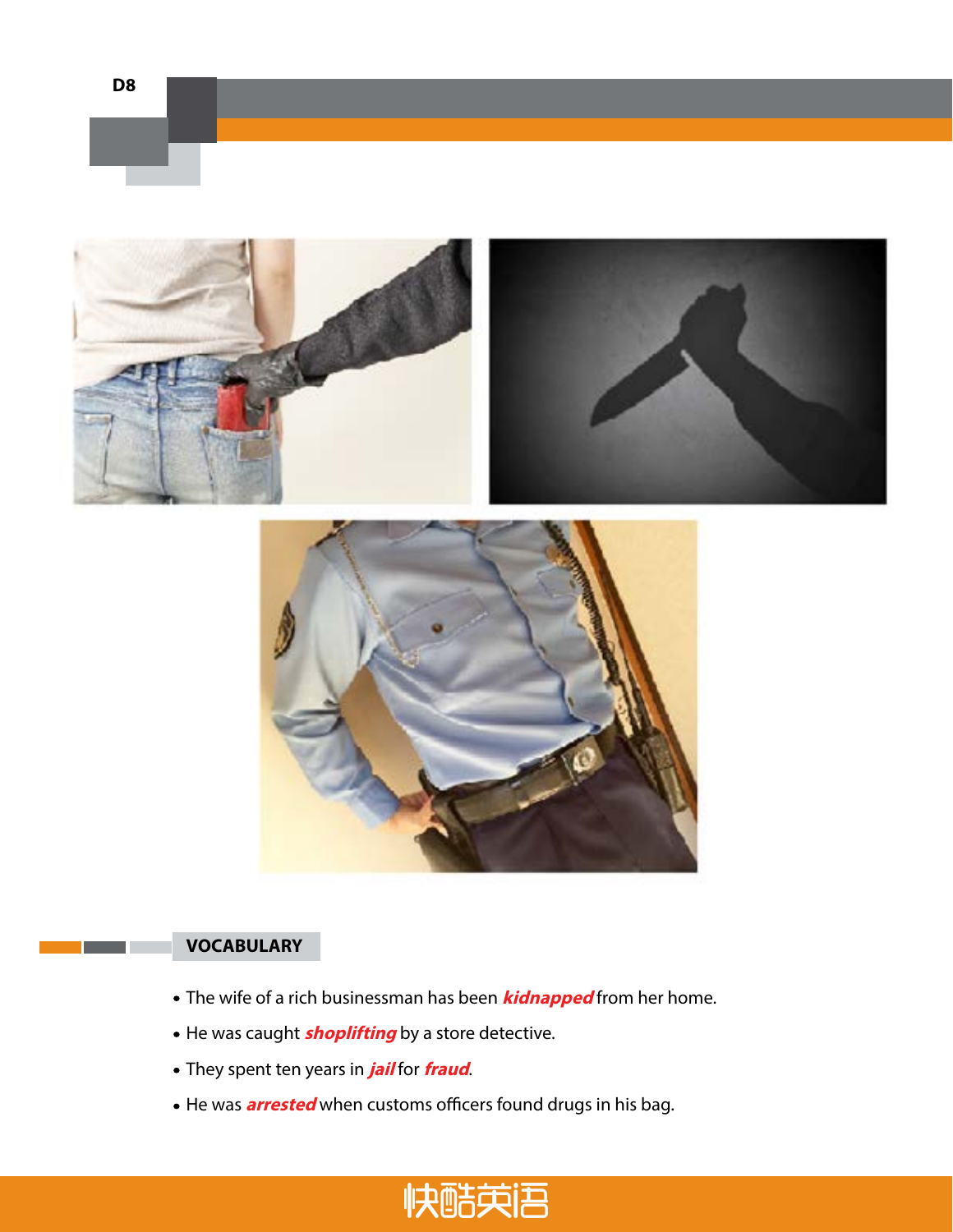



- The whole system was **corrupt**, every official she approached wanted money before helping her.
- He's spending a lot of his time at the moment **campaigning** for the Liberal Party.
- Most people have a bad impression of **politicians**.
- The government has promised to uphold the principles of **democracy**.
- Local government **elections** will take place in May.